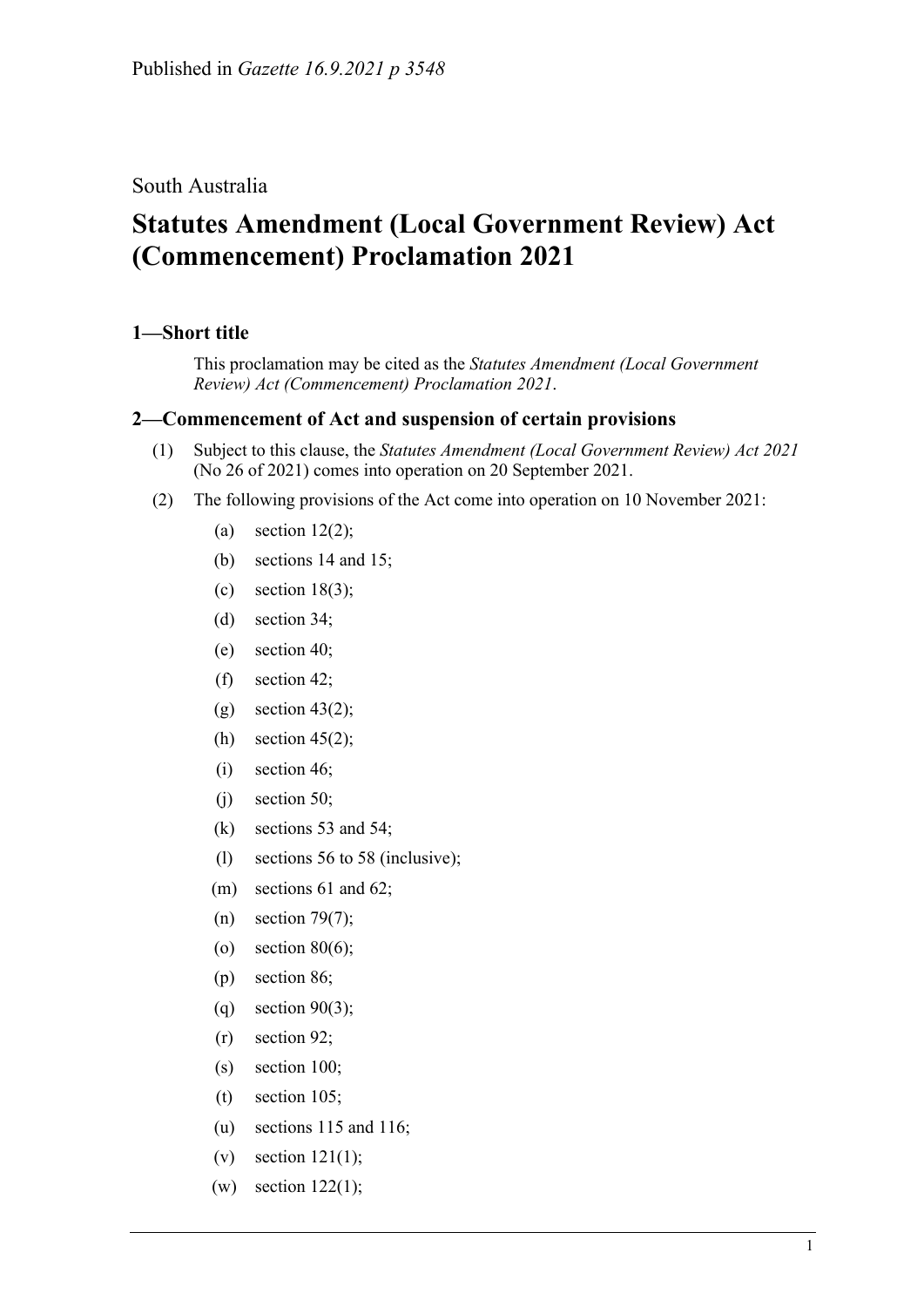- $(x)$  section 124;
- (y) section  $125(3)$ ;
- (z) section 135;
- (za) section  $144(2)$  and (3);
- $(zb)$  section 148(2);
- (zc) section 149;
- (zd) section  $150(1)$  to (4) (inclusive), (6) and (7);
- (ze) section 150(9), but only insofar as it deletes subsections (7) and (8) of section 6 of the *[Local Government \(Elections\) Act](http://www.legislation.sa.gov.au/index.aspx?action=legref&type=act&legtitle=Local%20Government%20(Elections)%20Act%201999) 1999* and inserts subsection (7) into that section;
- (zf) sections 152 to 154 (inclusive);
- (zg) sections 156 to 159 (inclusive);
- (zh) sections 161 to 172 (inclusive);
- (zi) sections 175 to 189 (inclusive);
- (zj) section 191;
- (zk) section 196(3) to (7) (inclusive), (10), (11), (13) and (17) to (32) (inclusive).
- (3) The operation of the following provisions of the Act is suspended until a day or time or days or times to be fixed by subsequent proclamation or proclamations:
	- (a) section  $5(1)$  and (3) to (12) (inclusive);
	- (b) sections 8 to 10 (inclusive);
	- (c) section 13;
	- (d) sections 16 and 17;
	- (e) section  $18(1)$  and  $(4)$ ;
	- (f) section 19;
	- (g) sections 23 to 33 (inclusive);
	- (h) sections 35 to 38 (inclusive);
	- $(i)$  section 43(1);
	- (j) section 44;
	- (k) section 48;
	- (l) section 55;
	- (m) section 59;
	- (n) sections 63 to 78 (inclusive);
	- (o) section 79(1) to (6) (inclusive) and (8);
	- (p) section  $80(1)$  to (5) (inclusive) and (7);
	- (q) sections 81 to 85 (inclusive);
	- (r) section 87;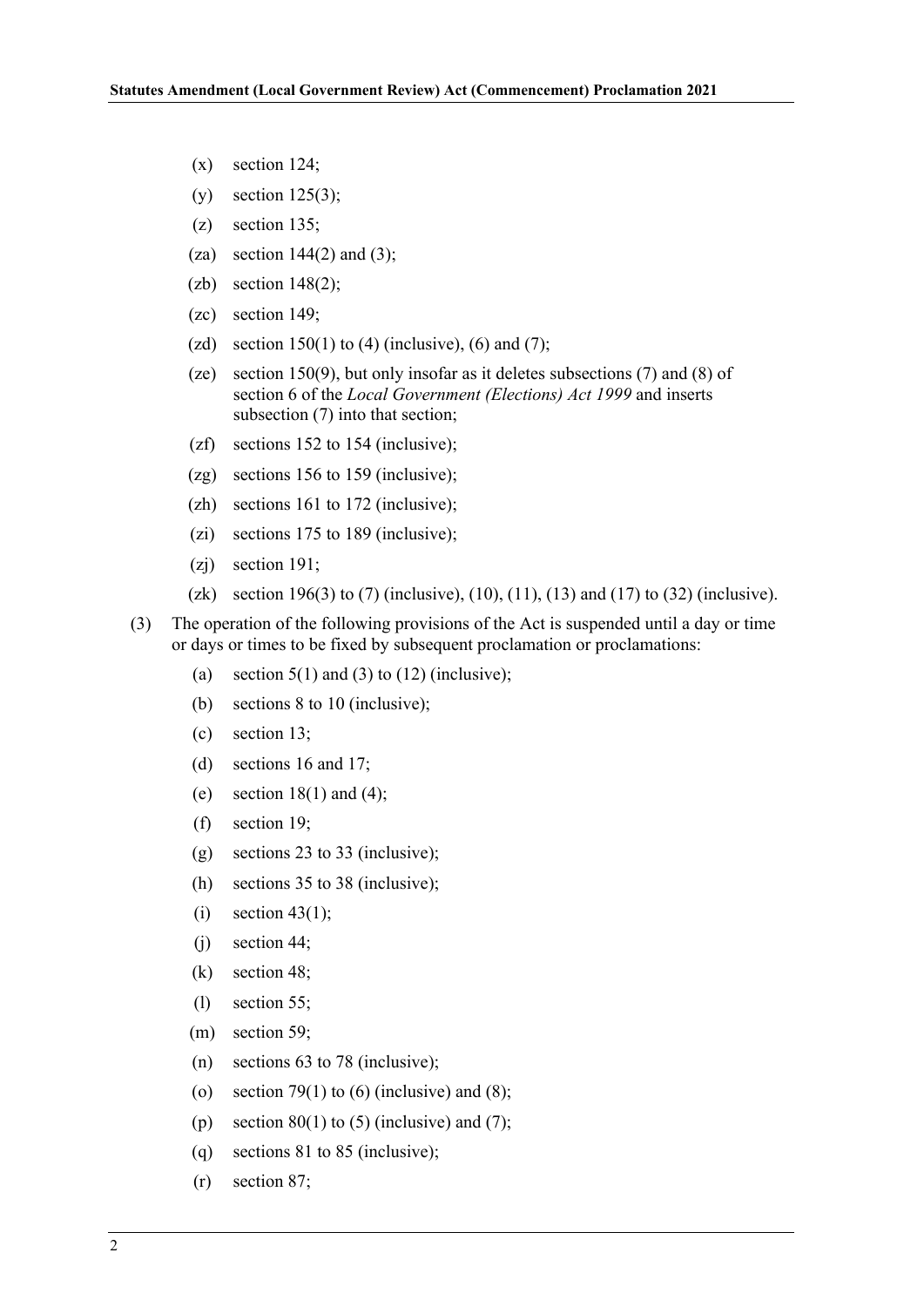- (s) section  $88(3)$ ;
- (t) section 89;
- (u) section  $90(1)$ ;
- (v) sections 93 to 98 (inclusive);
- $(w)$  section 99(2);
- (x) sections 101 to 104 (inclusive);
- (y) sections 106 and 107;
- (z) section  $108(2)$ ;
- (za) section 109;
- (zb) sections 117 and 118;
- (zc) section 120;
- (zd) section  $121(2)$  and  $(3)$ ;
- (ze) section  $122(2)$ ;
- (zf) section 123;
- (zg) section  $125(1)$  and  $(2)$ ;
- (zh) sections 126 to 133 (inclusive);
- (zi) section 136;
- (zj) section 141(1), (3), (4) and (6);
- (zk) sections 142 and 143;
- (zl) section  $144(1)$ , (5) and (6);
- (zm) section 146;
- (zn) section  $147(1)$  to (4) (inclusive), (6) and (7);
- $(20)$  section 148(1);
- (zp) section  $150(5)$  and  $(8)$ ;
- (zq) section 150(9), but only insofar as it inserts subsection (8) into section 6 of the *[Local Government \(Elections\) Act](http://www.legislation.sa.gov.au/index.aspx?action=legref&type=act&legtitle=Local%20Government%20(Elections)%20Act%201999) 1999*;
- (zr) section 151;
- (zs) section 155;
- (zt) section 160;
- (zu) section 174;
- (zv) section 190;
- (zw) section 195;
- (zx) section 196(1), (2), (8), (9), (12) and (14) to (16) (inclusive);
- (zy) Part 7.